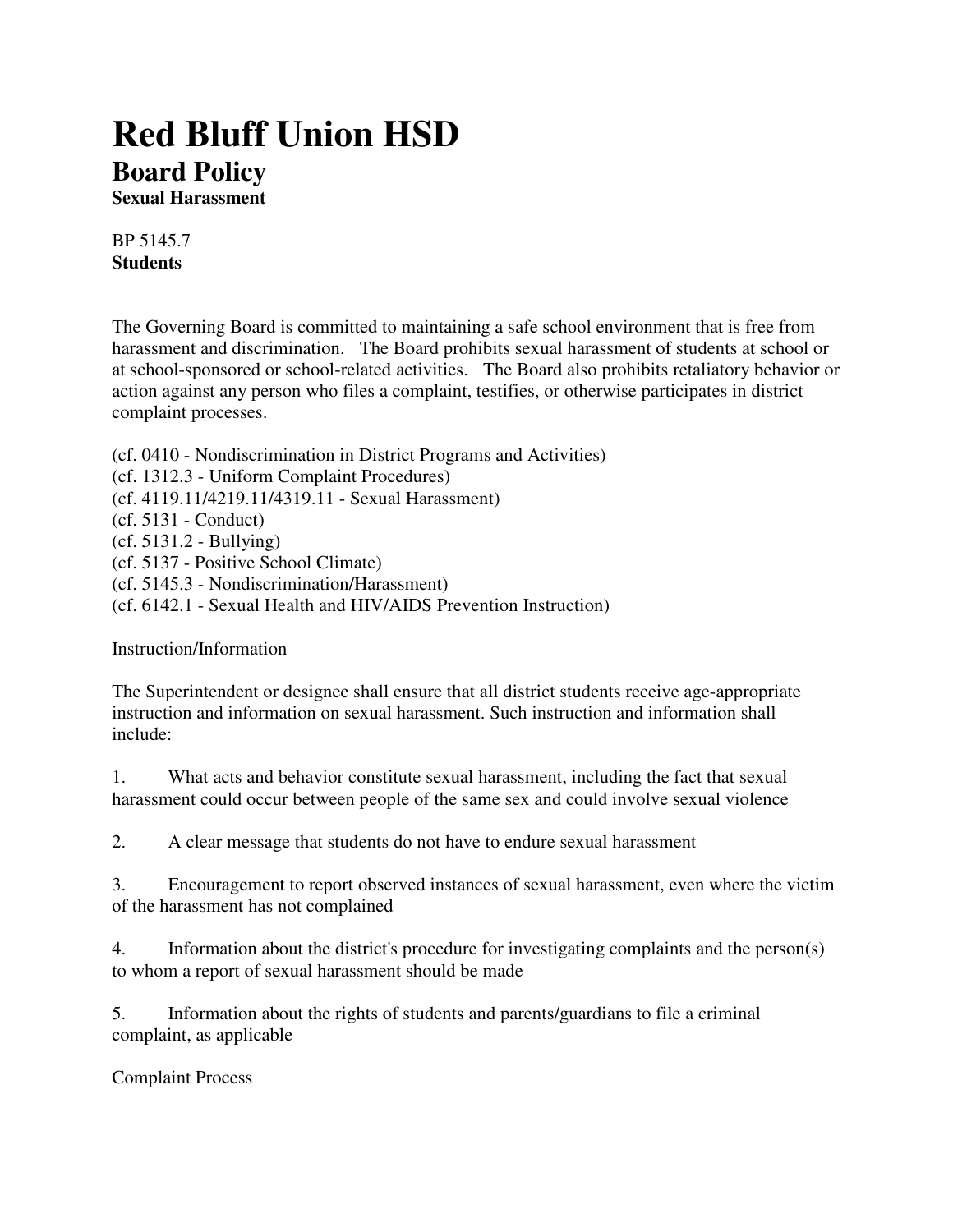Any student who feels that he/she is being or has been sexually harassed on school grounds or at a school-sponsored or school-related activity (e.g., by a visiting athlete or coach) shall immediately contact his/her teacher or any other employee. An employee who receives such a complaint shall report it in accordance with administrative regulation.

- (cf. 1312.1 Complaints Concerning District Employees)
- (cf. 5141.4 Child Abuse Prevention and Reporting)

The Superintendent or designee shall ensure that any complaints regarding sexual harassment are immediately investigated in accordance with administrative regulation. When the Superintendent or designee has determined that harassment has occurred, he/she shall take prompt, appropriate action to end the harassment and to address its effects on the victim.

## Disciplinary Actions

Any student who engages in sexual harassment or sexual violence at school or at a school-sponsored or school-related activity is in violation of this policy and shall be subject to disciplinary action. For students in grades 4-12, disciplinary action may include suspension and/or expulsion, provided that, in imposing such discipline, the entire circumstances of the incident(s) shall be taken into account.

(cf. 5144.1 - Suspension and Expulsion/Due Process) (cf. 5144.2 - Suspension and Expulsion/Due Process (Students with Disabilities))

Confidentiality and Record-Keeping

All complaints and allegations of sexual harassment shall be kept confidential except as necessary to carry out the investigation or take other subsequent necessary action. (5 CCR 4964)

(cf. 4119.23/4219.23/4319.23 - Unauthorized Release of Confidential/Privileged Information) (cf. 5125 - Student Records)

The Superintendent or designee shall maintain a record of all reported cases of sexual harassment to enable the district to monitor, address, and prevent repetitive harassing behavior in the schools.

Legal Reference: EDUCATION CODE 200-262.4 Prohibition of discrimination on the basis of sex 48900 Grounds for suspension or expulsion 48900.2 Additional grounds for suspension or expulsion; sexual harassment 48904 Liability of parent/guardian for willful student misconduct 48980 Notice at beginning of term